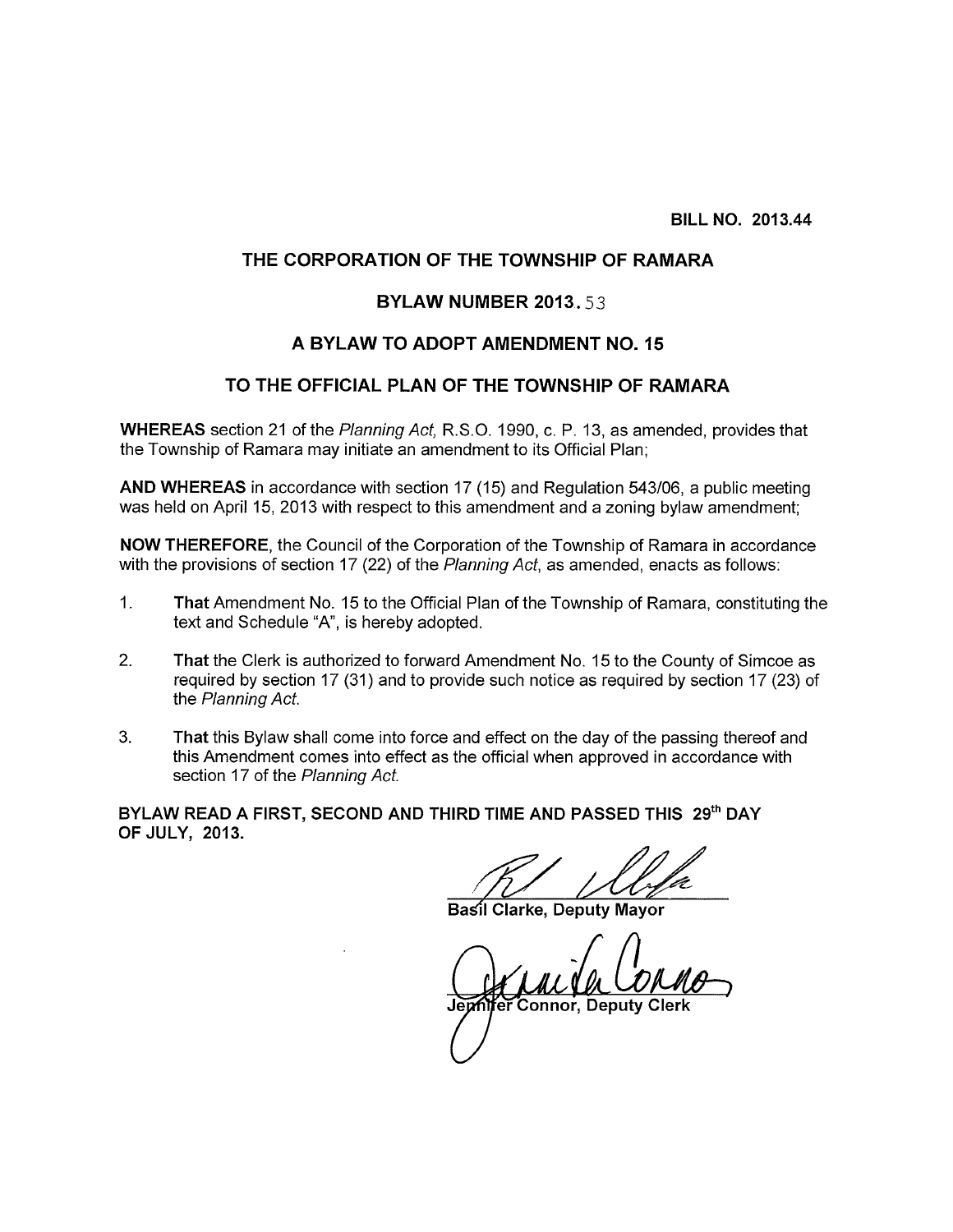# **AMENDMENT NO. 15**

# TO THE

# OFFICIAL PLAN OF

## THE TOWNSHIP OF RAMARA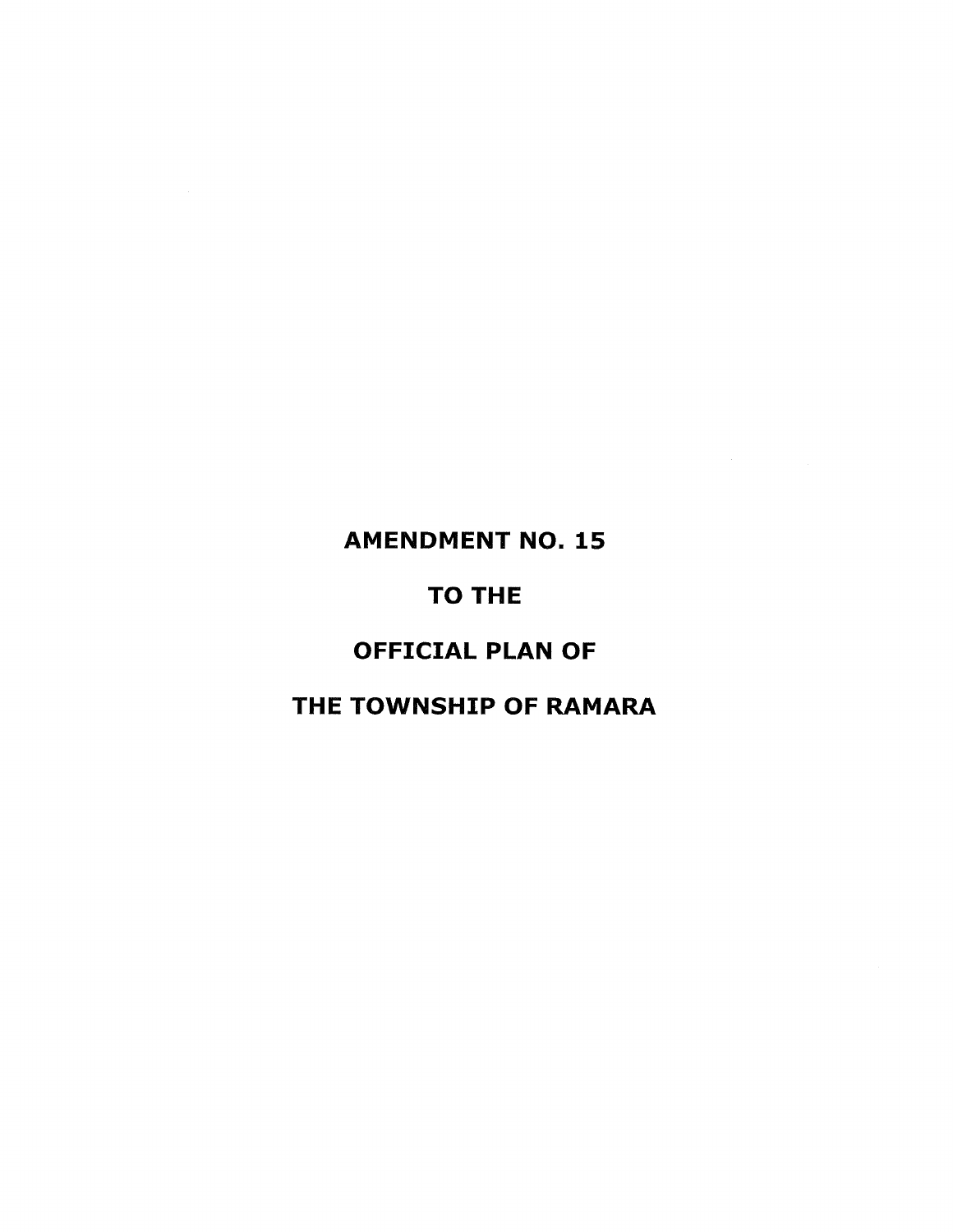### AMENDMENT NO. 15 TO THE OFFICIAL PLAN OF THE TOWNSHIP OF RAMARA

## PART A - THE PREAMBLE

#### 1. Purpose of the Amendment

The purpose of this Amendment is to change the land use designation shown on Schedule "A" from "Rural" to "Mineral Aggregate Extraction Area" to permit the licencing and operation of a quarry.

## 2. Location

The Amendment is specific to the lands located in Parts of Lot 3 and Lot 4, Concession <sup>C</sup> (Rama). The subject land is located on the north side of Concession Road B-C, as shown on Schedule "A" to the Ramara Official Plan. (See attached Location Map).

## 3. Basis of the Amendment

On February 13, 2012, the applicant made two planning applications to the Township of Ramara. Application OP-2/12 requested an amendment to the Ramara Official Plan and Application Z-3/12 requested an amendment to Ramara Zoning Bylaw 2005.85.

These applications were determined to not be complete. Accordingly, the applicant submitted further information to support these applications. On January 2, 2013, the Township advised the applicant that the applications were complete.

The purpose of the applications was to establish a mineral aggregate extraction operation and a soil remediation facility on parts of the subject property.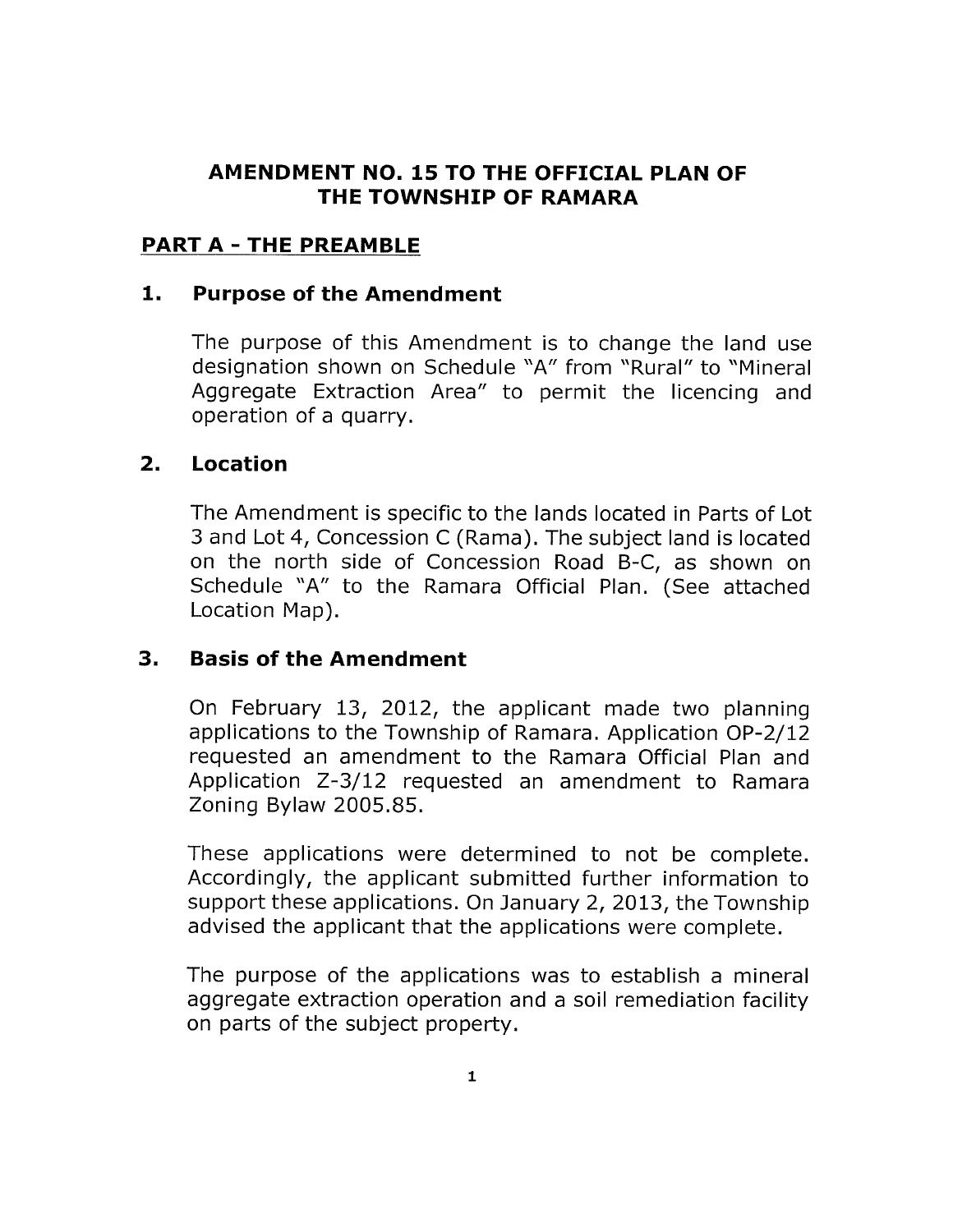There is a companion application under the Aggregate Resources Act for the proposed quarry operation. The Ministry of Natural Resources determined that it had no jurisdiction under the Aggregate Resources Act to consider a soil remediation facility as part of the application for <sup>a</sup> quarry.

The Township of Ramara has decided that the <sup>p</sup>lanning application for the quarry operation should be considered separately from the proposed soil remediation facility. Accordingly, Amendment No. 15 only considers the mineral aggregate extraction and <sup>a</sup> separate official plan amendment considers the proposed soil remediation facility.

The Ramara Official Plan permits <sup>a</sup> licenced quarry only within this land use designation. The subject lands are identified within the "High Potential Mineral Aggregate Resource Area" on Schedule "D" to the Ramara Official Plan.

This Amendment is consistent with Provincial Policy Statement 2005 and conforms to and is not in conflict with the Growth Plan for the Greater Golden Horseshoe.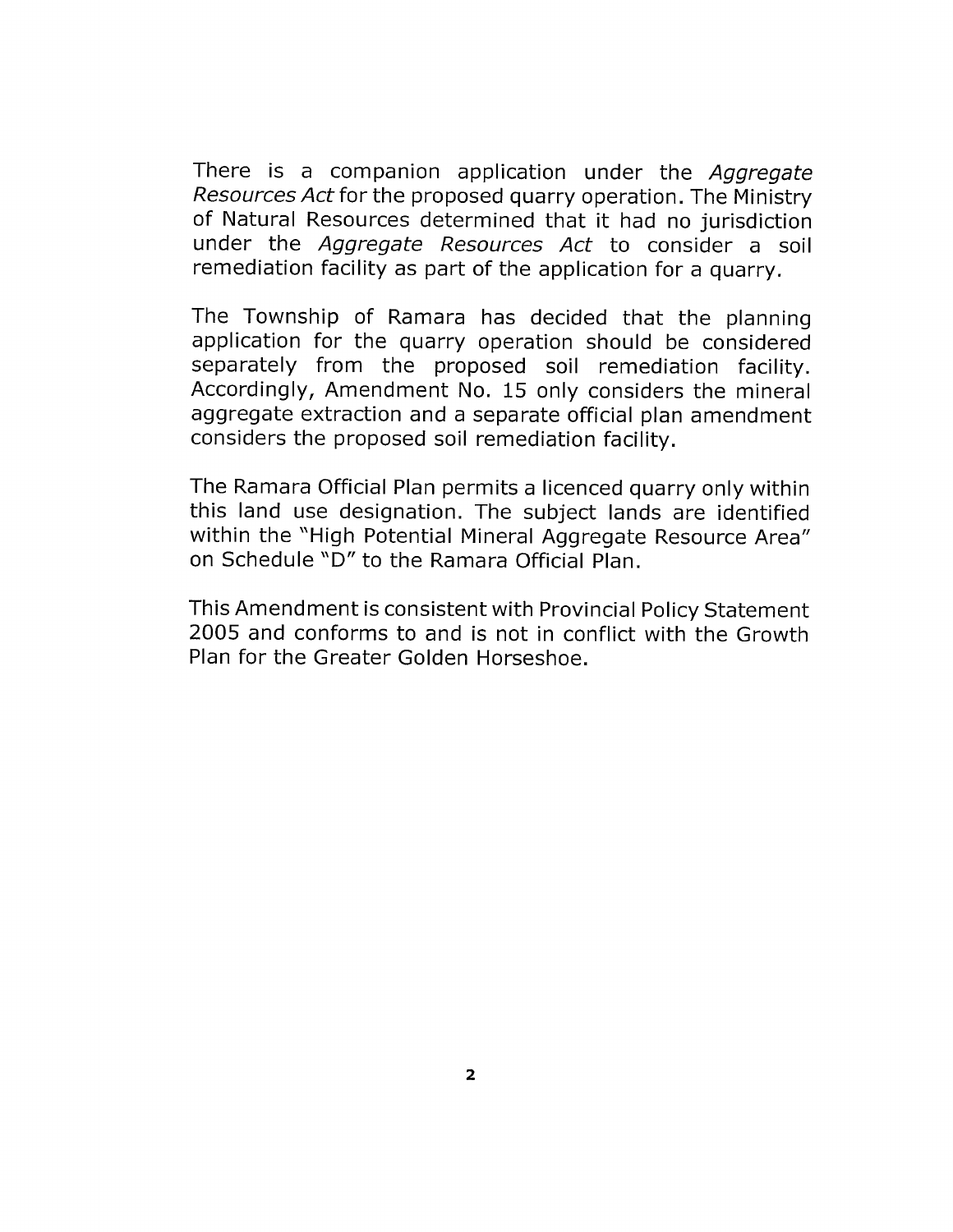## PART B - THE AMENDMENT

All of the Amendment entitled PART B - THE AMENDMENT consisting of the attached text and the schedule constitute Amendment No. 15 to the Official Plan of the Township of Ramara.

1. Schedule "A"entitled Land Use Plan is hereby amended by changing part of the existing "Rural" designation to "Mineral Aggregate Extraction Area", as shown on Schedule "A" attached hereto.

2. Section 9.11 MINERAL AGGREGATE EXTRACTION AREA of the Official Plan of the Township of Ramara is hereby amended by adding the following Special Policy 9.11.1L5:

## 9.11.11.5 NRK Holdings Inc. Parts of Lots 3 and 4, Concession <sup>C</sup> (Rama)

Notwithstanding section 9.11.1, any licenced aggregate operation within Parts of Lots 3 and 4, Concession C (Rama), shall provide and maintain access to and from the licenced quarry on Concession Road B-C, that is designated as an aggregate haul road by the Township of Ramara.

Any proposed licenced quarry will be subject to a Haul Road Agreement with the Township of Ramara regarding road improvements to Concession B-C, timing of road improvements, road maintenance, responsibility for the cost of road improvements and maintenance, among other related matters.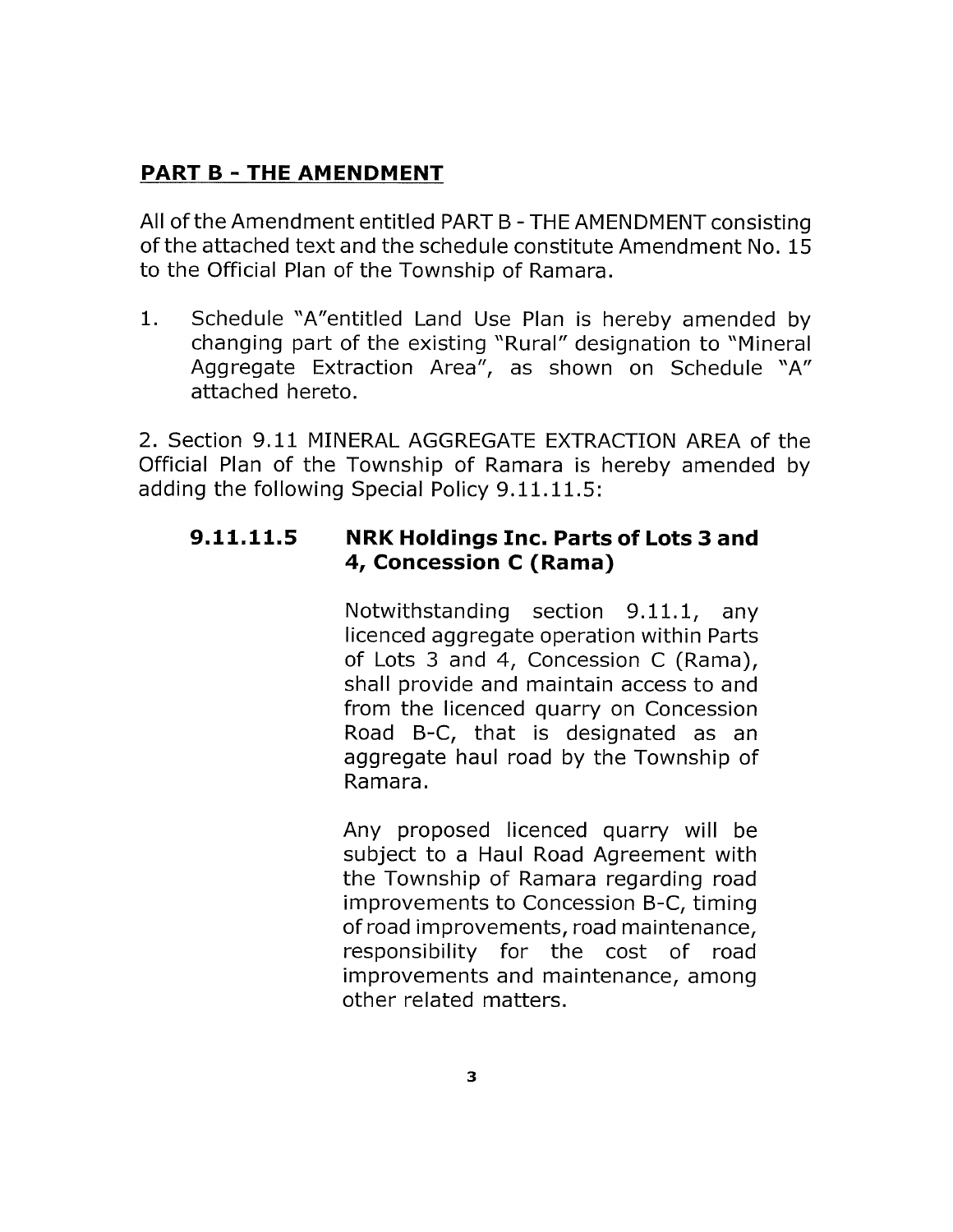Notwithstanding any provision of this Plan, the implementing zoning bylaw amendment shall be enacted by the Council of the Township of Ramara when the owner/applicant has satisfied the requirement of entering into a Haul Road Agreement with the Township of Ramara.

- 3. Amendment No. 15 shall be implemented by means of a Zoning Bylaw Amendment enacted pursuant to the provisions of section 34 of the Planning Act.
- 4. The provisions of the Official Plan of the Township of Ramara, as amended, shall apply in regard to the interpretation of this Amendment.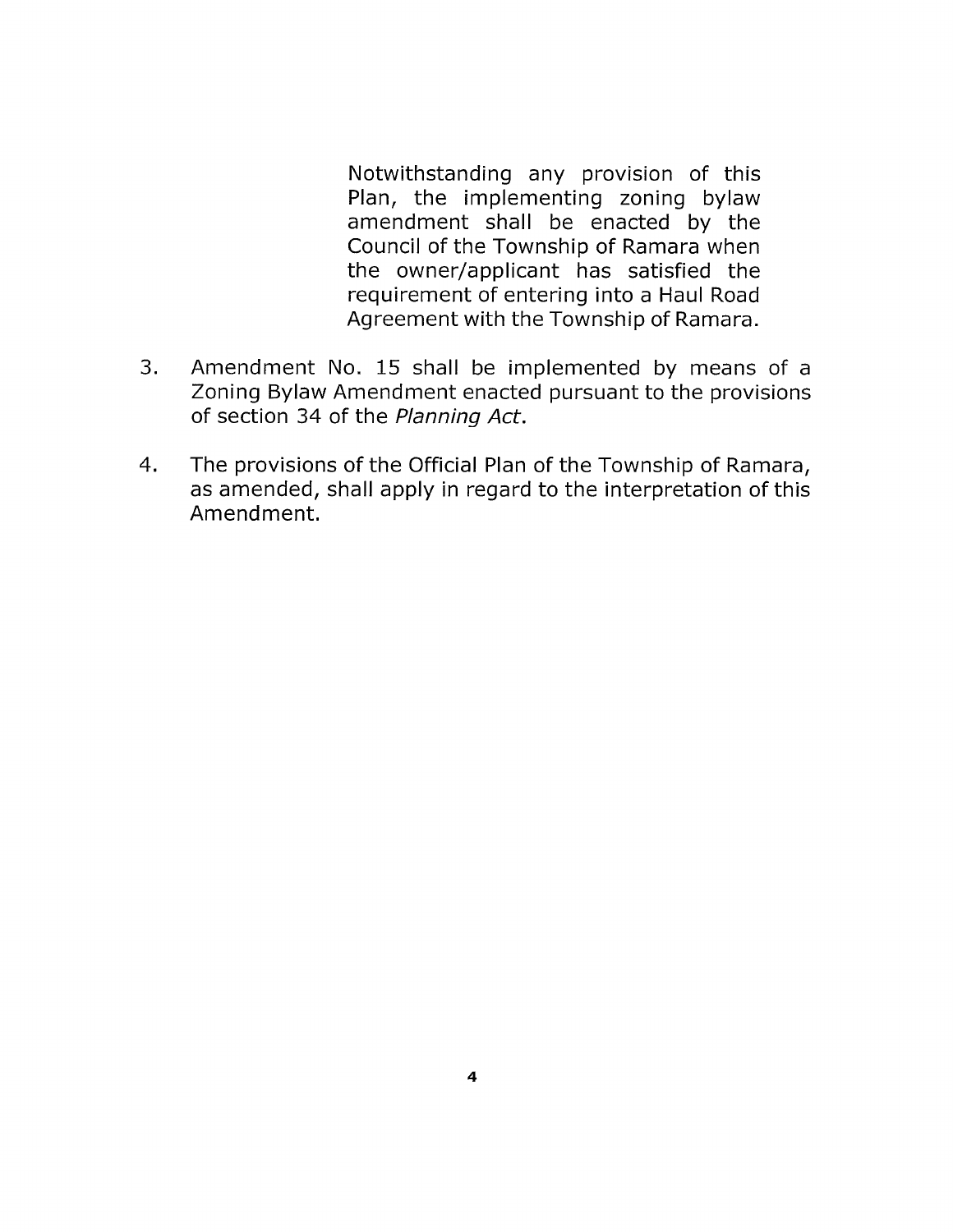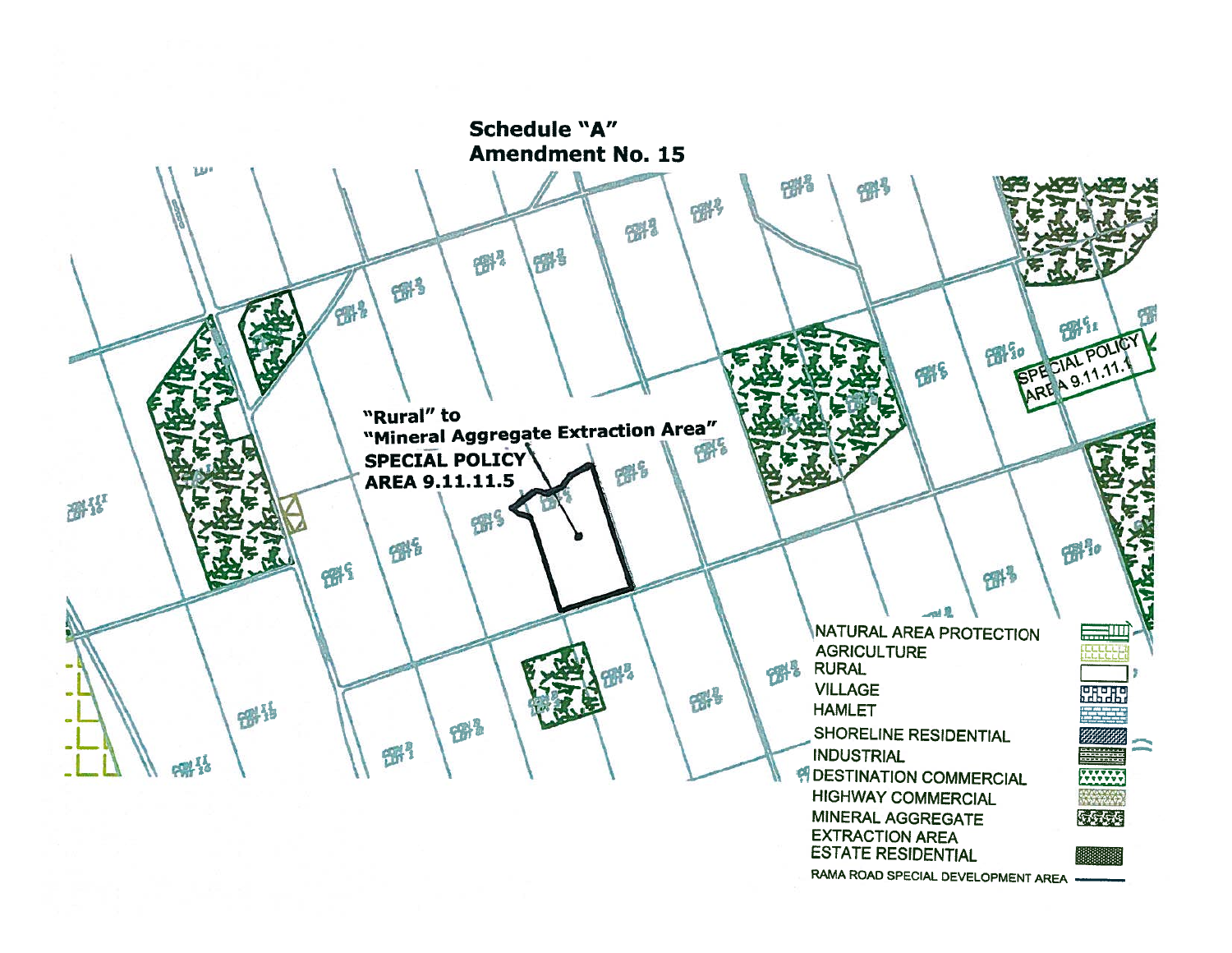# PART C - THE APPENDIX

The following appendices do not constitute part of Amendment No. 15, but are included as information supporting the Amendment.

- 1. Minutes of Public Meeting held on April 15, 2013.
- 2. Planning Consultant's Information Report, January 14, 2013.
- 3. Planning Consultant's Public Meeting Report, April 15, 2013.
- 4. Planning Consultant's ARA Objection Report, April 15, 2013.
- 5. Planning Consultant's Recommendation Report, July 22, 2013.